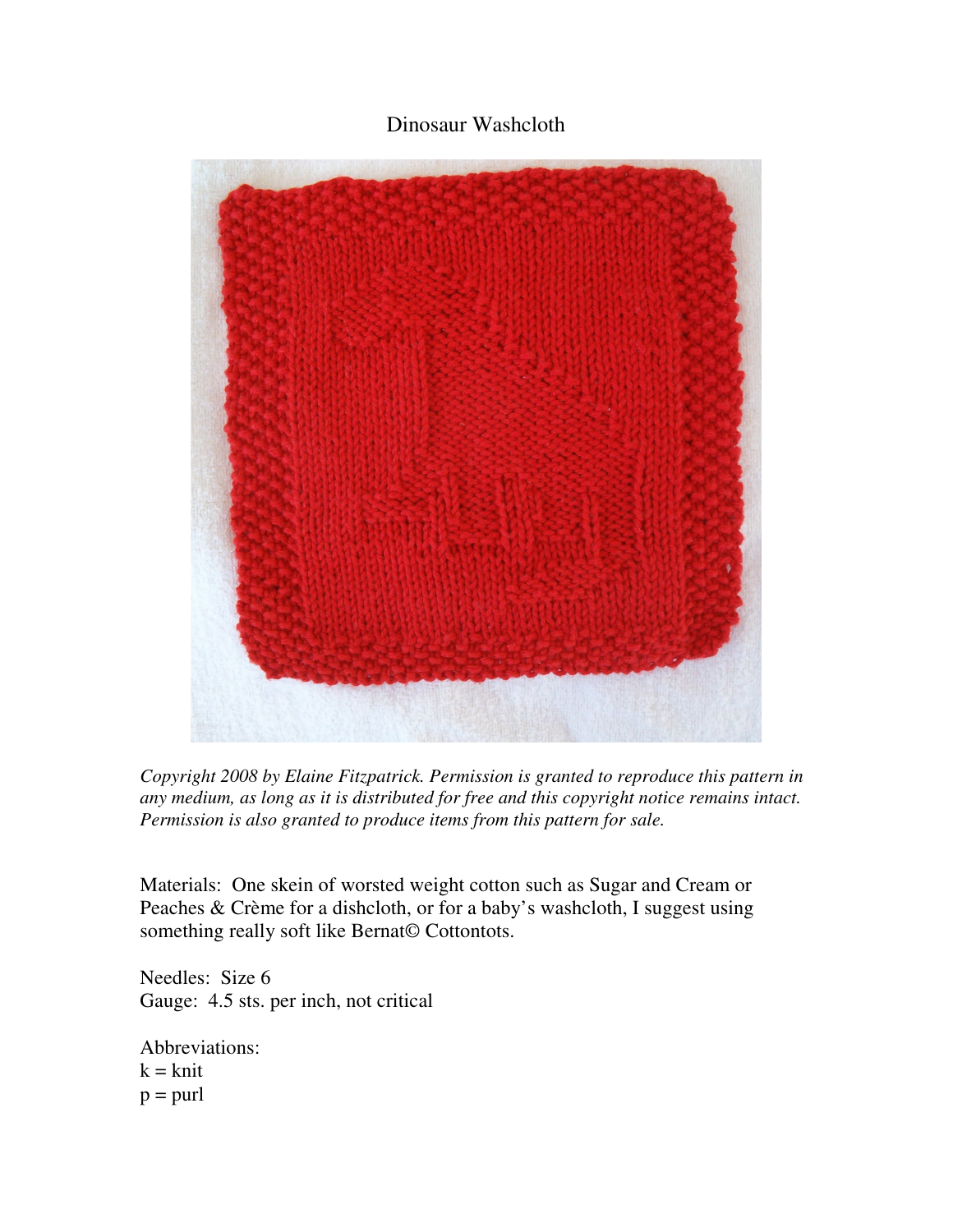sts. = stitches dec. = decrease  $B5 =$  seed stitch border (k1, p1, k1, p1, k1)

Cast on 38 stitches.

Row 1: p1; k1; across row.

Row 2: k1; p1; across row.

Row 3: p1; k1; across row.

Row 4: k1; p1; across row.

Row 5: p1; k1; across row.

(Note: From this point on, keep the first and last five stitches in the established seed stitch for the border. They are referred to as "B5". You might find it helpful to insert a marker after the first five stitches and before the last five stitches.)

- Row 6: B5; p28; B5.
- Row 7: B5; k28; B5.
- Row 8: B5; p28; B5.
- Row 9: B5; k28; B5.
- Row 10: B5; p15; k6; p7; B5.
- Row 11: B5; k6; p7; k15; B5.
- Row 12: B5; p16; k7; p5; B5.
- Row 13: B5; k4; p6; k18; B5.
- Row 14: B5; p22; k3; p3; p1, B5.
- Row 15: B5; k3; p3; k22; B5.
- Row 16: B5; p22; k3; p3; B5.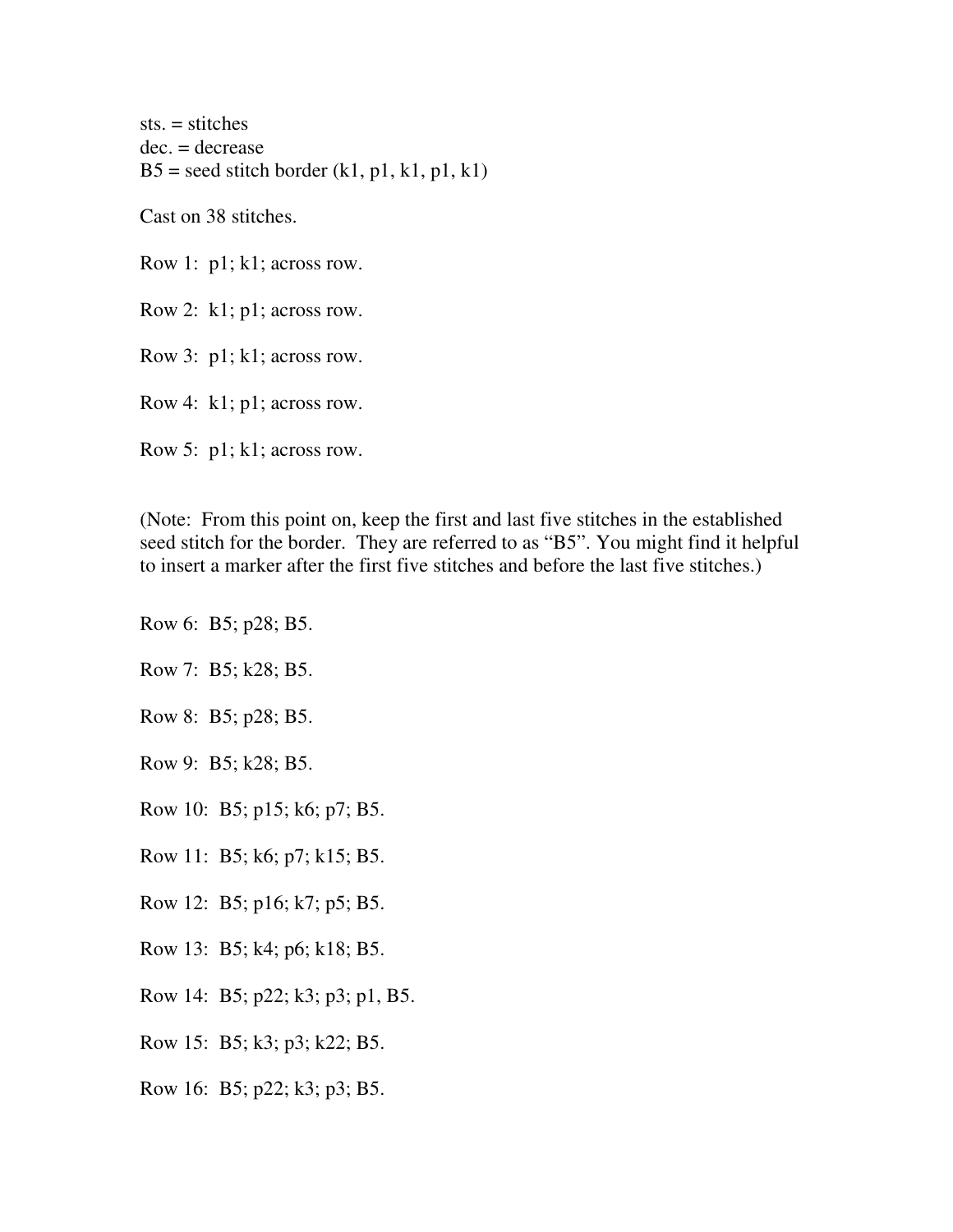- Row 17: B5; k3; p3; k1; p4; k2; p4; k11; B5.
- Row 18: B5; p11; k4; p2; k4; p1; k3; p3; B5.
- Row 19: B5; k3; p3; k1; p4; k2; p4; k11; B5.
- Row 20: B5; p5; k5; p2; k3; p3; k3; p1; k3; p3; B5.
- Row 21: B5; k3; p3; k1; p3; k3; p3; k2; p5; k5; B5.
- Row 22: B5; p5; k5; p2; k3; p3; k7; p3; B5.
- Row 23: B5; k3; p8; k2; p3; k1; p4; k7; B5.
- Row 24: B5; p8; k3; p1; k13; p3; B5.
- Row 25: B5; k3; p17; k8; B5.
- Row 26: B5; p9; k16; p3; B5.
- Row 27: B5; k4; p15; k9; B5.
- Row 28: B5; p10; k14; p4; B5.
- Row 29: B5; k5; p13; k10; B5.
- Row 30: B5; p10; k13; p5; B5.
- Row 31: B5; k6; p12; k10; B5.
- Row 32: B5; p10; k11; p7; B5.
- Row 33: B5; k7; p11; k10; B5.
- Row 34: B5; p10; k10; p8; B5.
- Row 35: B5; k9; p9; k10; B5.
- Row 36: B5; p10; k8; p10; B5.
- Row 37: B5; k11; p7; k10; B5.
- Row 38: B5; p10; k6; p12; B5.